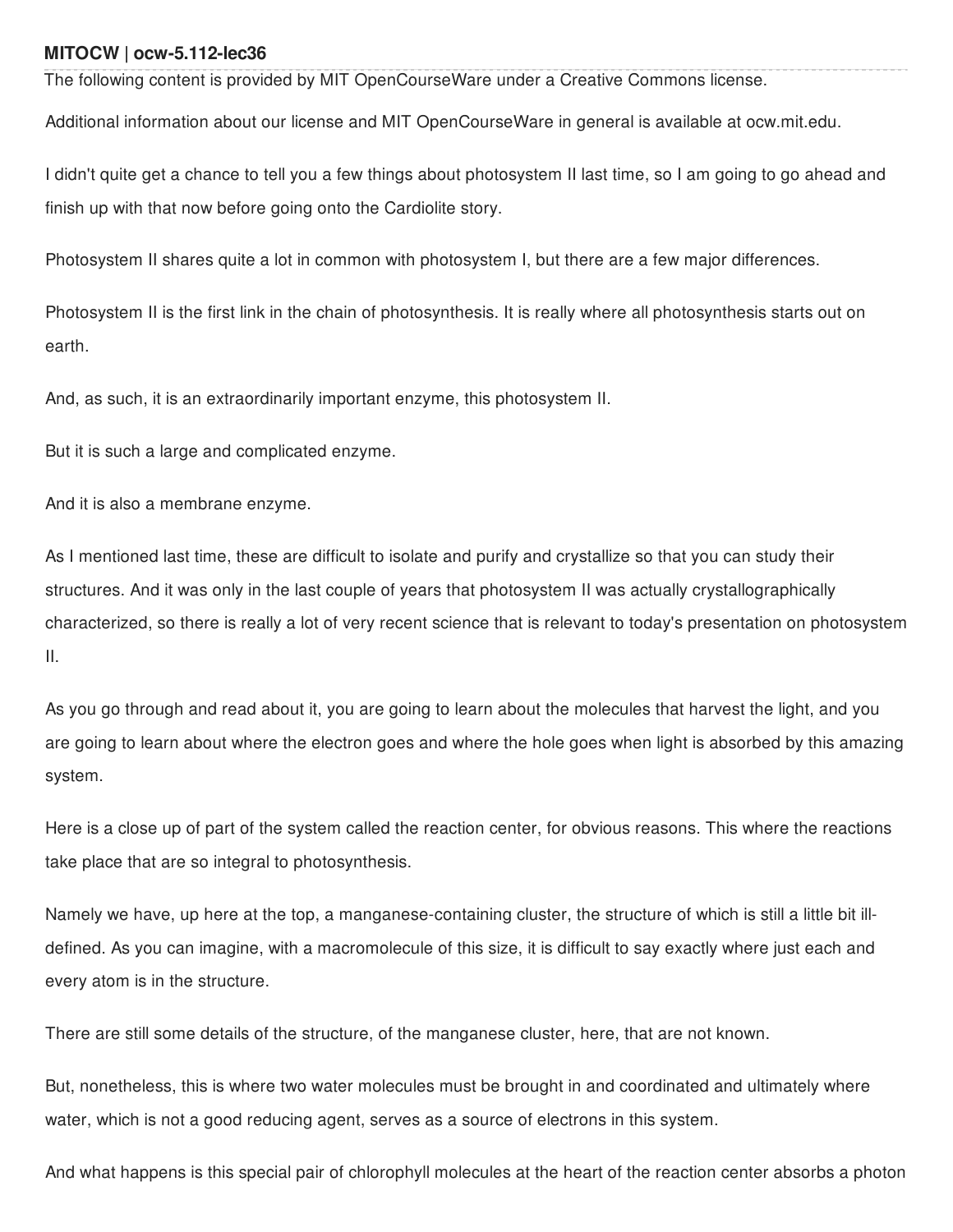and goes into an excited state. And the electron is able to travel down through a series of pigment molecules, and it gets down onto this plastoquinone A.

And it is able to jump over onto the plastoquinone B.

And plastoquinone B then can dissociate from the reaction center and carry that electron onto the next link in the chain in photosynthesis. And, at the same time, the hole is stuck back over here and ends up accepting an electron by oxidation of a reduced tyrosine moiety here.

This tyrosine has a phenoxy residue.

It is connected to the amino acid polypeptide backbone of this protein and it is positioned right here between the manganese cluster and the special pair, so that once the electron is shuttled away down this redox cascade pathway, it is juxtaposed with this reduced tyrosine, which is getting its electrons from the water that is coordinated to the manganese complex. And somehow those two water molecules, after giving up their four electrons, become O two. And O two gas bubbles out, and that is the source of the oxygen that we breathe on this planet. So this is, needless to say, a very important enzyme to understand.

And I won't have time to go through an exploration of the structure today, but I will lead you into it by showing you this picture. And in this picture, the sort of gray background that is mapped out here on the outside represents this polypeptide chain, all the amino acids that are linked together to form the protein container of photosystem II.

And you can see that it looks like a dimeric structure where you have one reaction center over here, here is a special pair located over there. And then all embedded throughout this protein you find many, many cofactors which are like porphyrins, but contain magnesium.

And there are these chlorophyll units.

And then also, shown in sort of an orange color here, you see these long straight molecules.

These are polyenes. These are carotenoid molecules, organic molecules that have strings of double bonds adjacent to one other so that they can conduct electricity and conduct energy. And this is a really key feature of this -- -- because the point that is being made here is that the photosynthesis does not wait until a photon actually comes in and impinges right there on the special pair. A photon can come in anywhere on this big molecule or on these light harvesting proteins shown at top and at bottom that come up and dock next to photosystem II. And these light harvesting proteins are also just chalk full of light absorbing chromophores, chlorophylls, and carotenoid molecules. And, if a photon comes in and excites one of these molecules over here, the proton has a mechanism for transmitting the energy over to the special pair, so that water can be oxidized to O two.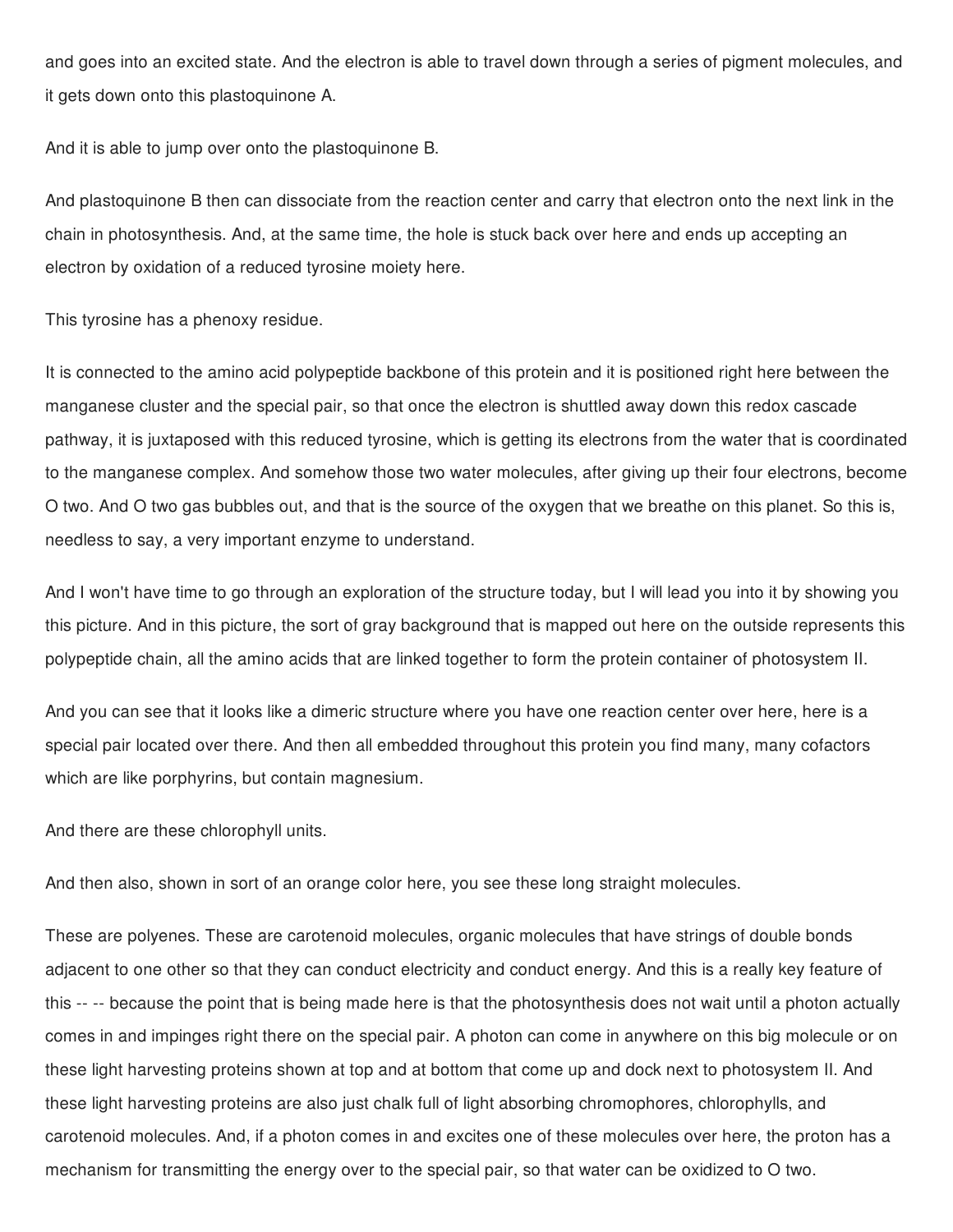It is really quite a tremendous assembly of different kinds of molecules to perform function. And if you go on and take 5.03, for example, and then 5.04, you will learn about the rules that govern electron transfer between molecules and also in proteins.

Let's see. Finally, on this subject, I will show you, here, a view of this reaction center. And this just a close-up to show you that these water molecules indeed must get in here. There is also a calcium ion present at this active site, where the water molecules are being oxidized and converted into dioxygen.

And here is that tyrosine residue shown in more detail.

That is very important for the hopping of the electron from water to the tyrosine. And then over here, after the hole has been generated through excitation of the special pair of chlorophyll molecules.

And so that brings me to the end of my discussion of six-metaloenzyme systems that had quite a bit in common in terms of the ligands that are used to bind metals.

We talked about heme last time and its employment of the porphyrin ligand in this regard. But then, you should also remember that sometimes you see clusters packed into protein molecules as cofactors. We saw last time some Fe four-S four clusters, and here, a manganese cluster.

And so inorganic and organic molecules are all working together in a beautiful synergy to enable photosynthesis.

And, having said that, I would like to now go onto my final topic, which has to do with the role that metals can play in medicine. Last time was metals in biology. Now, we will talk about metals in medicine. And there are different ways that metals can be used in medicine.

For example, there are molecules like cisplatin that are used in therapeutic methods for treating cancer. Alternatively, metals can be used in a diagnostic manner.

And that is what I will be talking about here today.

And so what I did for today was I went directly to a couple of the Ph.D. theses that are in the MIT digital archive by two students who worked in the Chemistry Department here and earned their Ph.D.

theses doing the chemistry of technetium.

Now, I like technetium for a lot of reasons.

One, it is a neighbor element to molybdenum in the periodic table. Number two, it is named after MIT, so that is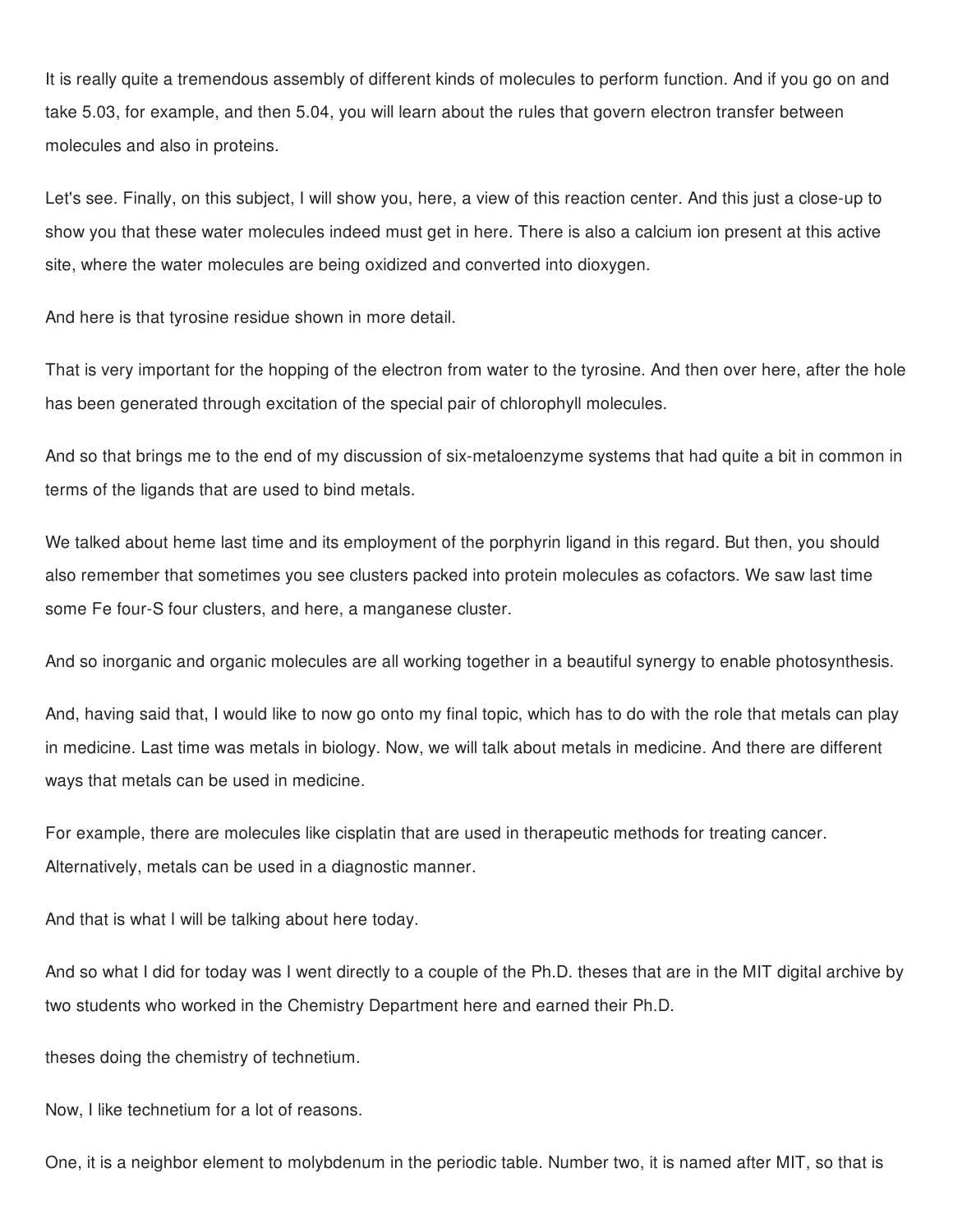wonderful. Number three, technetium is unique as an example, right in the center of the periodic table, as a manmade element.

And it has been known for quite some time, and I am going to tell you a little bit how technetium chemistry has evolved in the MIT Chemistry Department. And so this first thesis is a 1983 thesis of a fellow by the name of Mike Abrams, a very smart graduate student who was given a very difficult research problem indeed for his Ph.D.

thesis. And that had to do with preparing compounds directly from the pertechnetate ion.

And pertechnetate is the ion TcO four minus.

And, if you look through this, you will see why Mike Abrams needed to prepare compounds directly from the pertechnetate ion. And it has to do with the idea that there is an isotope of technetium.

An isotope known as technetium-99M, M for metastable, that has a six hour half-life.

And, in that six hour time window that is the half-life of technetium-99M, it is dropping from a nuclear excited state into a nuclear ground state.

And I will talk more about that in a moment.

But as the nuclear excited state relaxes to the ground state, this nucleus emits a single gamma photon at about kiloelectron volts. And so that single gamma photon, high energy photon, that comes out when this nucleus decays from 99M to regular technetium-99, which has a much longer half-life on the order of 10^5 years, is what is useful in a branch of medicine known as nuclear medicine. So radiologists will be interested in this. And, as you will see, cardiologists will be interested in this as well.

And so, because of this, gamma camera images can be obtained at high-resolution to image organs that have taken up this radioisotope. Let's point out also, here, that the chemical form of technetium obtained from the generator that creates it is the pertechnetate ion, so all radiopharmaceuticals have to be prepared from TcO four minus because that is what you get.

Molybdenum-99 is a product of nuclear fission.

And so, when people are using nuclear reactors to make energy, they are accumulating a lot of molybdenum-99.

And molybdenum-99 is an unstable isotope of molybdenum, and so it is right to the left of technetium on the periodic table. And molybdenum-99 itself undergoes a beta decay, in which a neutron turns into a proton and electron. And that beta decay converts molybdenum-99 into this metastable isotope of technetium. So what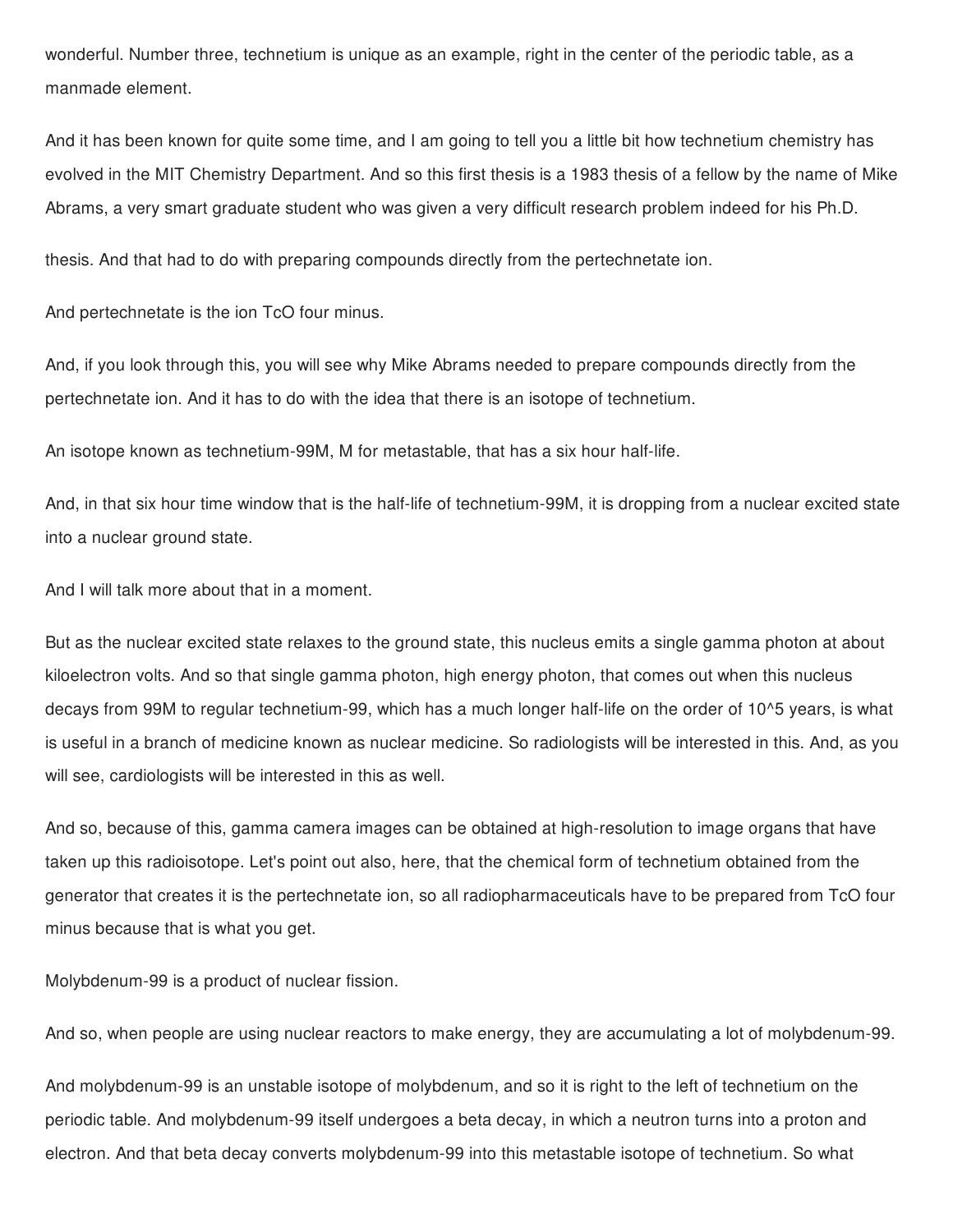happens is that every morning at the hospital, the molybdenum-99 has been coated as MoO four onto an alumina column and is undergoing its own beta decay. And when that is done, you now have pertechnetate on the column.

And you can elute that in very dilute solution, in isotonic saline solution. You then have a very small amount of time to do chemistry with it before you put it in the body. Therefore, Mike Abrams, and I will tell you about the professors involved in this in a little bit, was given the problem of finding a way to take an extremely dilute solution on the order of 10^-9 molar solution in saline and do a quantitative reaction from pertechnetate to make something that would go and localize in an organ that you want to image to find out about the patient's health. That is a tall order, but that didn't stop them from looking into this.

In fact, I included this page in part, because Mike Abrams has some nice statements, here.

He says the reason we carried out this research was to gain a better understanding of what kinds of coordination complexes can be prepared directly from TcO four minus with the hope that such information might lead to the development of new radiopharmaceutical agents and/or to a better understanding of the agents already in clinical use.

This thesis was written in Well, let me not get ahead of myself here.

And let me just show you here one of the first technetium complexes that Mike Abrams was able to prepare.

And this is a technetium hexacis thyourea species.

You will see that he has this pertechnetate and was able to convert it into molecules that are octahedral at technetium.

And, in fact, most of the applications of technetium in nuclear medicine do involve octahedral six-coordinate technetium, -- -- harkening back to what we can understand based on the efforts and achievements of Alfred Werner.

Here is the octahedron, pretty soon, going to go into a patient's body.

Here he has chosen to use sulfur donor ligands, these thiourea ligands in making this.

And he also made molecules in which phosphines and phosphites were able to bind to technetium. And later, as you will see, he also did work with isocyanides.

This is 90 degrees rotated. Basically, the reason I am showing you this is that this is a nuclear magnetic resonance spectrum of a technetium-99 compound.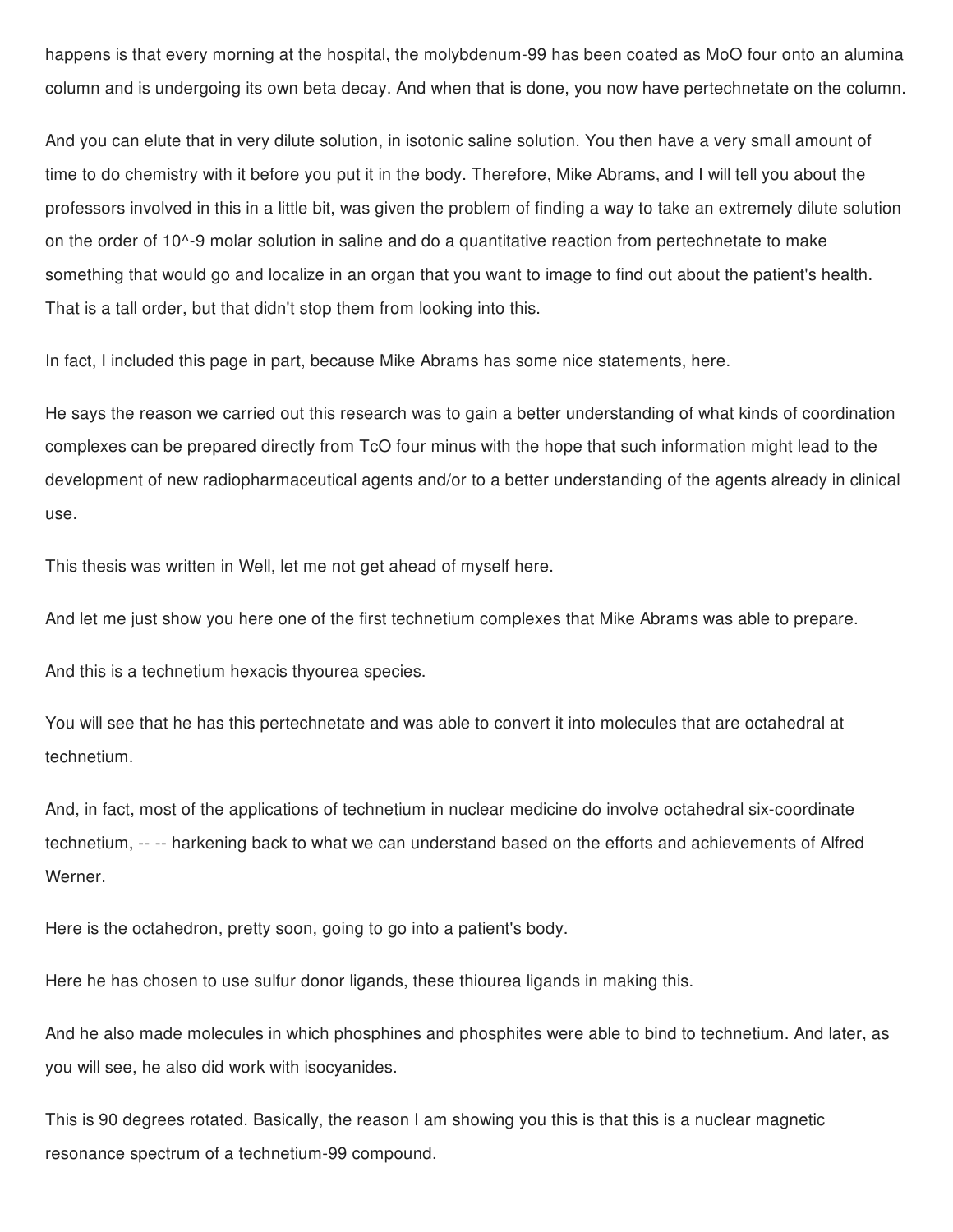Let me just explain that initially, when doing these studies, Mike Abrams was working mostly with technetium-99 that has the real long half-life so you can actually make molecules on a scale sufficient for isolation and purification.

But then those methods would be translated to working with the 99M isotope. And the difference between 99 and 99M, has to do with the spin of the nucleus.

We have talked about electron spin.

Well, different nuclei have themselves the property of spin.

And technetium-99 has a spin one-half nuclear spin.

And then when it decays from 99M to 99, the 99 isotope has a spin nine-halves, actually.

And that is the lower energy state that gives rise to this gamma photon emission. And so, in the nuclear magnetic resonance spectrum, observing the phosphorus 31 nuclei that are connected to this hexakisphosphate of technetium 1, you see that there end up being ten lines. And that is because of the spin nine-halves ground state of the technetium-99 nucleus.

You will see that back in the `80s, we were looking at technetium-coupled phosphorus NMR spectra, as well as, you saw X-ray crystallography a moment ago.

This was real nice work. And let's see what I have here.

After Mike had successfully synthesized some of these complexes they started wondering, well, can we image organs with these. The idea was that radiopharmaceuticals that had been in use prior to this time did not really have ligands on the metal.

It was sort of the case that they would take the metal in whatever form they got it off a generator and just inject it directly into the patient. And, in that case, you don't have an ability to tune the properties of the metal to have it localize specifically at organs that you might want to image. And so they thought we are coordination chemists. Let's put ligands on there, and you can use different ligands.

And then, the molecule will go to different parts of the body specifically. And, when we find the right ligand, we will be able to do something useful, like image the heart. And so here, they had an anesthetized dog that they had injected with a solution of one of these technetium complexes.

This was a hexakis isobutyl isocyanide technetium-99M.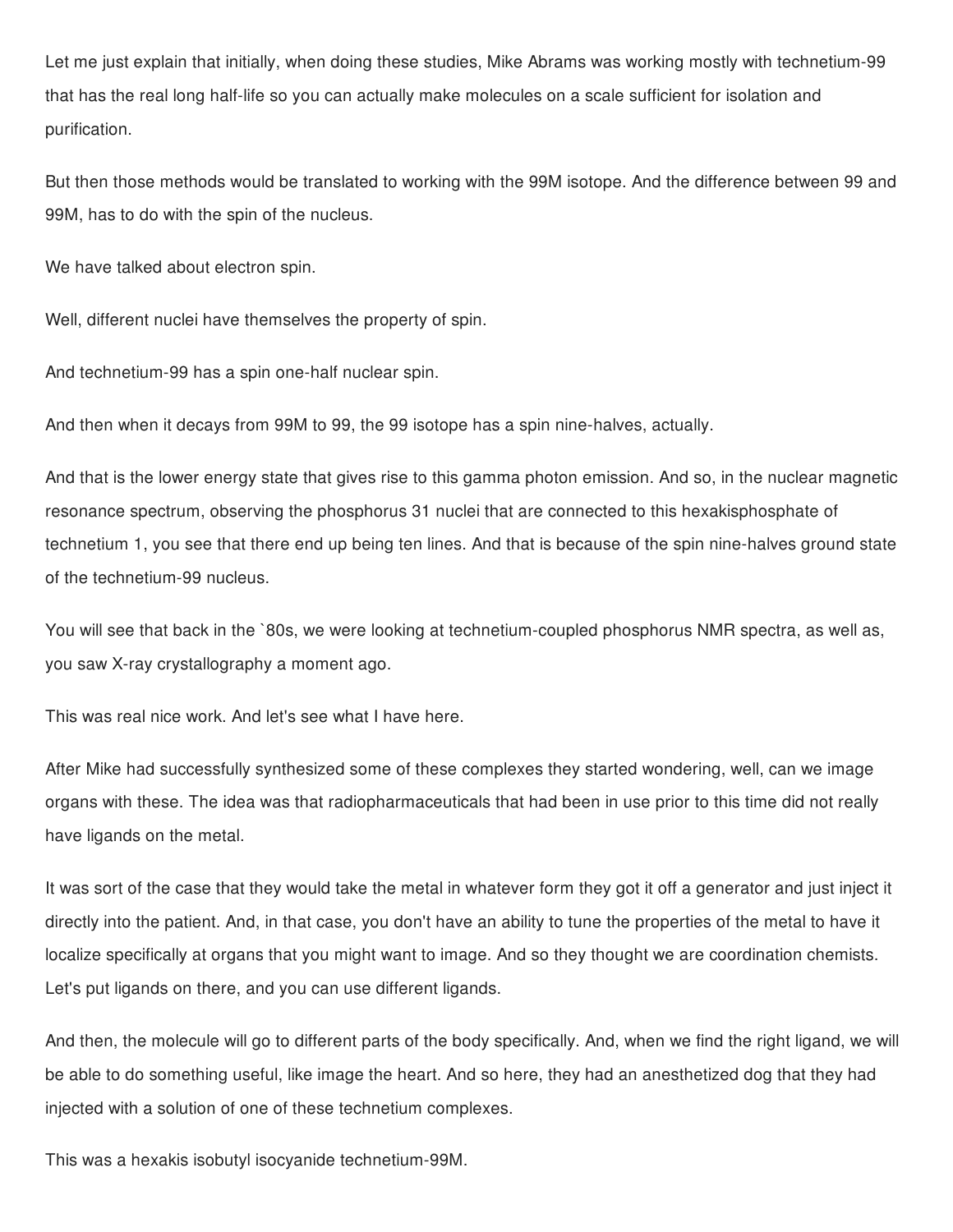And they were able to show that this stuff forms quantitatively, even at the tracer levels that they are using to 10^-9 molar.

Very dilute solutions. And so you don't actually get much radioactivity put into you, but because of the high energy nature of the gamma photons that come out, you can easily image them with a gamma camera and you can reconstruct the position from which that radiation is originating.

That is what allows you to image an organ.

And so here is a little schematic of the ribcage of a dog. And you can see that he is telling us where the liver is. And then you are supposed to be able to see kind of a doughnut, which is the myocardium of the heart here. And you see it lighting up real nice, right here. So right away, with one of the first complexes that they made, they found that this stuff goes shortly after injection and localizes in the heart and gives you a pretty nice image of the heart. And there are different viewpoints that you can take when you image the heart using methods like this, but this was already pretty exciting that one of the first systems they made, these t-butyl groups on it, were very nice imaging agents for a dog. And then the basis for the nuclear cardiology application of this chemistry is that if a person has had a heart attack or is at-risk to suffer a heart attack, has some heart disease, then what happens is you look at the heart and it doesn't become very well-perfused with blood all the way around, as it should in a normal healthy heart. And so, if there is infarcted tissue, you see an image like this, where part of the doughnut is not lighting up. And that means that part of the heart is not getting suffused with blood.

And so this kind of diagnostic test is called myocardial perfusion imaging, because you are looking at how the heart is taking up blood in all of its different parts because you can look at different angles of view.

And one also tends to do this when the subject is at rest versus when the subject has been stressed.

So you will hear the term stress test associated with this type of image. And so this is really the first complex that Mike Abrams made that they were actually testing in animals. Here was an infarcted dog heart. You see that there is blood not getting to this part of the heart, up here.

And this image was to be compared with an image made using a different imaging agent which was the state of the art at the time, here, with just the first one.

And there were so many choices you could make of what ligand to put on this metal. And the first one already works better than thallium-201 that is inserted just as an aqueous solution. So thallium-201 is also a popular isotope for applications in nuclear medicine, but with technetium, now, you have the ability to make coordination compounds where the ligands are very tightly bonded to the metal center.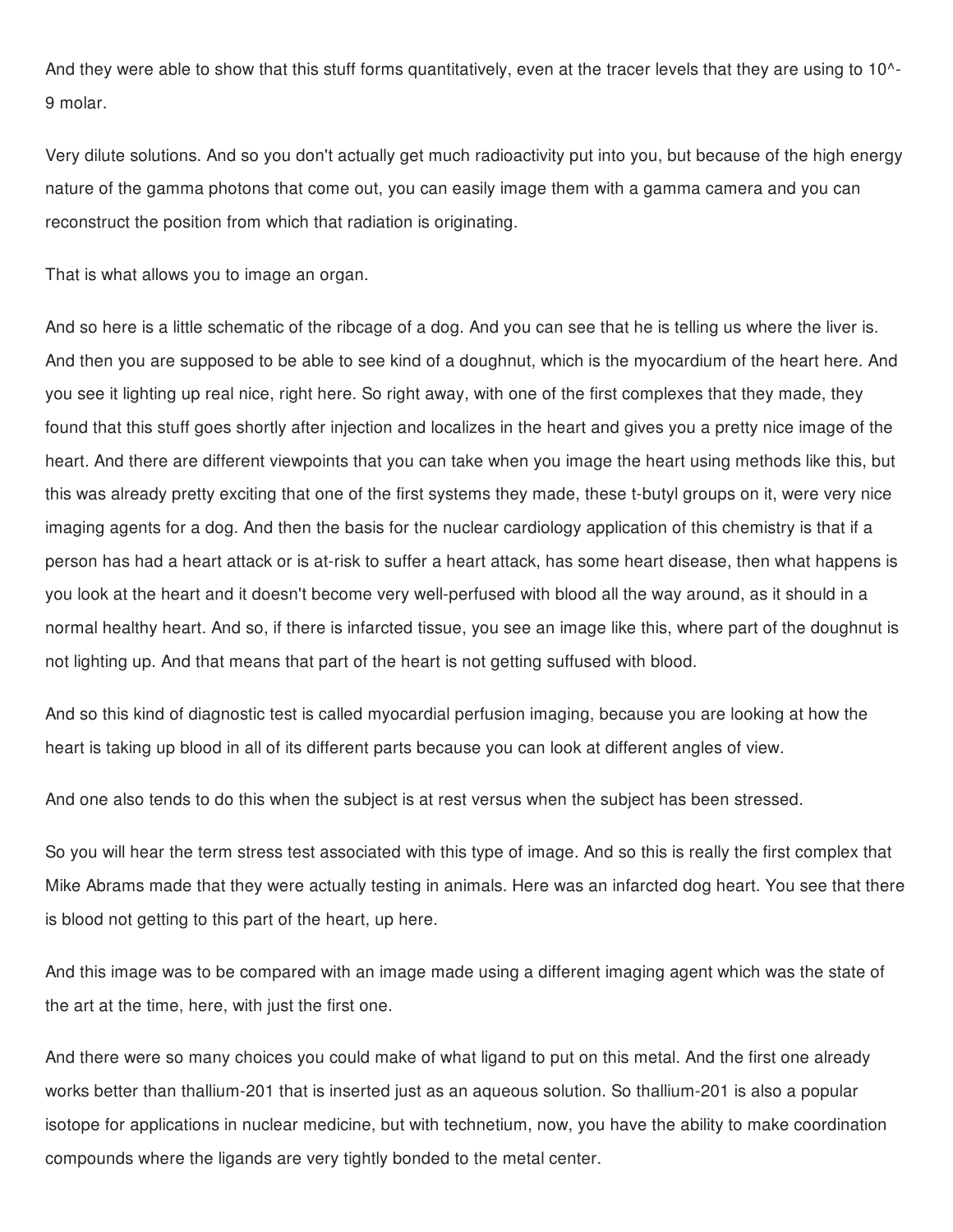And then you can attach other residues to this system by virtue of how you build the ligands.

That was really pretty amazing. And then a few years later, also in the research group of Alan Davison, Professor of Chemistry at MIT, comes along one James Frederick Carnegie. And what he decided to do for his thesis work was to go ahead and actually make molecules like the ones that Mike Abrams made, but to look at many different varieties with different peripheral substituents because there are certain organic functional groups that will be metabolized and chopped up by enzymes in the body.

These include ester groups, for example.

You can also attach to these isocyanide ligands things that look like little proteins. And you can see, then, how those react to being injected.

And so his goal here was really to make something practical that would be useful as a radiopharmaceutical for imaging organs. And his discussion begins by just talking about the different groups that he was going to append to the surface of his coordination complex.

And then, here is a little synthesis slide from his thesis.

Mike Abram's thesis, the first one I showed you, was actually typed up by hand on a typewriter.

But Jim Carnegie's thesis was prepared, he tells me, I was talking to him last night about this, using a very primitive word processor. One of the first-generation word processors. Anyway, that is a little bit beside the point. You just don't see as many nice graphics in these theses as you do nowadays, but you do see a lot of beautiful chemistry. Here is an isocyanide ligand.

Look. We have talked a lot about carbon monoxide in this class as a ligand in its behavior to transition metals. And so if you just change the oxygen of carbon monoxide into a nitrogen, then you can have a substituent stuck to it. Here is an example of an isocyanide ligand where the metal is going to attach to the carbon. And then, Carnegie decided to put other groups out here. Here, he has a carboethoxy residue. And the idea was that enzymes called esterases in the body can clip off and metabolize the carboethoxy residue. And what that will do is it will affect the way that the technetium is bio-distributed in the body. It will affect the kinetics of how long the technetium takes to accumulate in an organ and how long it takes to then run out of that organ.

And also, he looked at examples that have organic amide functional groups, all connected to the isocyanide. His thesis work was all about looking at different isocyanides, six of them on technetium in the +1 oxidation state.

It is  $d^6$  low-spin octahedral diamagnetic systems.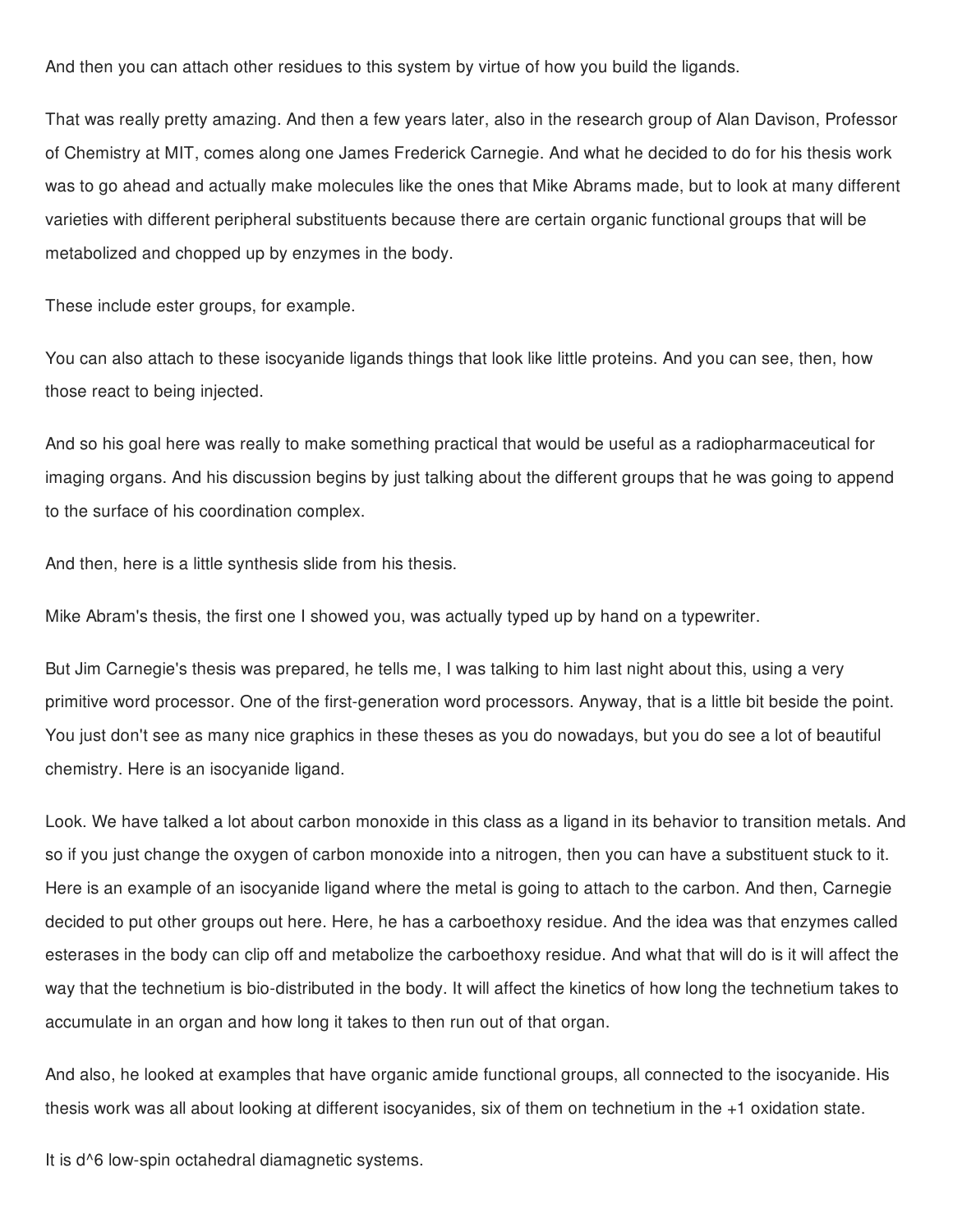It talks here about the radioactivity.

It talks a little bit about the technetium generator issue.

It mentions that he is doing a lot of this work in collaboration over at Harvard Medical School.

They had a lab over there where they were cleared to use 99M.

The 99 work was done here, at MIT.

And this was because of the collaboration that I will tell you about shortly. Here is one that I won't bother to turn over. But this actually a pretty important slide. You will get this pdf file from our website, but you will see that he is taking pertechnetate and saline. The key feature, here, is that this synthesis is quantitative at these very low concentrations that are what used for nuclear medicine.

Now, I showed you that Mike Abrams imaged part of a dog.

And as they progressed toward doing human studies, they also imaged the rabbit. And in these early tests, you know, you have these chemistry Ph.D.

students who don't really know which organ is which in a bunny.

They had to get a diagram like this, out so they would have a map, so that when they started shooting these molecules into the bunny they would know which organ they were seeing light up by the gamma camera. And this does not hurt the bunny. The bunny is anesthetized and does not know, so this is a perfectly nice thing to do. And this one, I think the bunny is oriented this way, here is the liver.

And resting atop the liver on the diaphragm is the heart of the bunny right here. He has a lot of different images. These, in the digital thesis archive, are a little bit fuzzy. If you want to see better images, you might want to refer directly to the thesis.

But you will see that what he is doing here is he is looking as a function of time after injection, just the intensity of the gamma counts from the liver, from the kidney.

Notice the heart starts out real high, and then it clears as the blood moves on into the kidney and the liver.

And so you can actually take these images as a function of time and see where the technetium is going in this living bunny. And I thought I would mention that. But then, I thought I would also show you this picture. I have seen this in the real hard copy thesis, and it looks much better in terms of organs lighting up and so forth.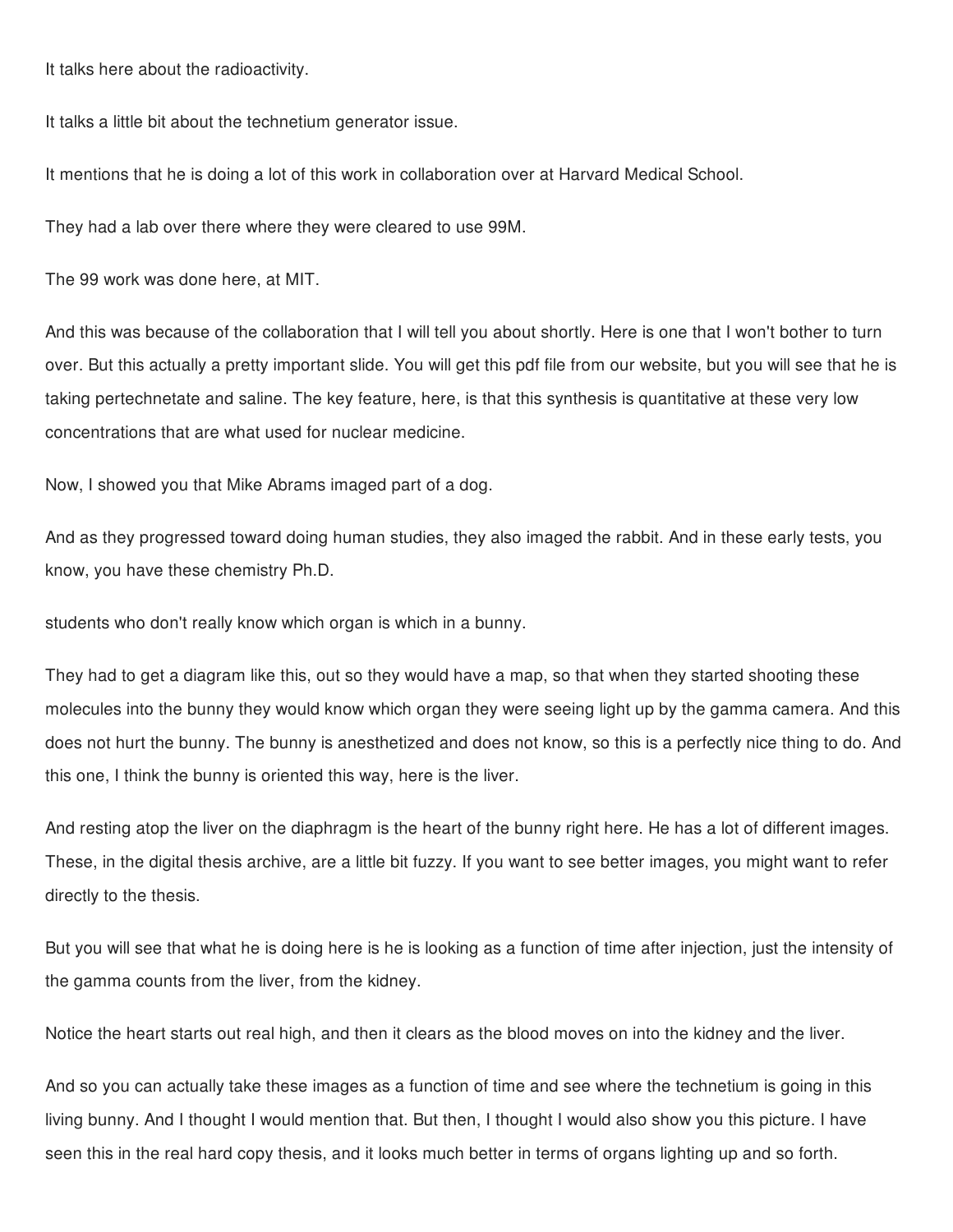It is very fuzzy in this image from Carnegie's Ph.D.

thesis. This, in fact, is Professor Alan Davison, who was himself the first test subject for his technetium radiopharmaceutical.

He just couldn't wait to have this stuff shot into him, so he could see what his organs looked like when imaged with a gamma camera. That is Professor Davison, first human test subject on his own chemistry.

That was pretty remarkable. Let me tell you just a little bit more about Alan Davison. You can go and read about him at the MIT website, but this is Professor Davison.

He is a colleague of mine in inorganic chemistry, here at MIT. He became an emeritus faculty member this past summer, but his research career spanned 40 years here at MIT. He came in 1964.

And he did research in a lot of different areas of inorganic chemistry, and did not get into technetium until 1980 because he struck up a collaboration with the fellow at Harvard Medical School, who I will show you next.

He is a Welshman. He got his Ph.D.

with the Nobel Laureate Geoffrey Wilkinson at Imperial College, London, after Jeff Wilkinson was denied tenure by Harvard, after which he got his Nobel Prize. They did not make a very good choice, there. But, in any event, Professor Davison learned and became one of the top inorganic and organometallic chemists of his generation.

And, in fact, he is now a Fellow of the Royal Society, which is quite a special distinction.

I went over there for the ceremony in London when he was being inducted into the Royal Society.

And they pull out the book that is signed by all the new inductees into the Royal Society.

And one of the early signatures in the book is that of Isaac Newton. So he signed the same book as Isaac Newton. You have to make sure your hand does not tremble and blot the page.

It would be a big problem. They actually go ahead and teach them how to sign the book and practice in advance because they use a quill pen dipped into ink, just the way Isaac Newton did it. And this coming spring, Professor Davison is going to Atlanta, as many of us chemists are, for the American Chemical Society meeting there.

But he is going for a special reason.

He is winning the American Chemical Society Award for Creative Invention, which is a very prestigious award. And I believe he is the first from our department ever to win the Award for Creative Invention. And that can go to a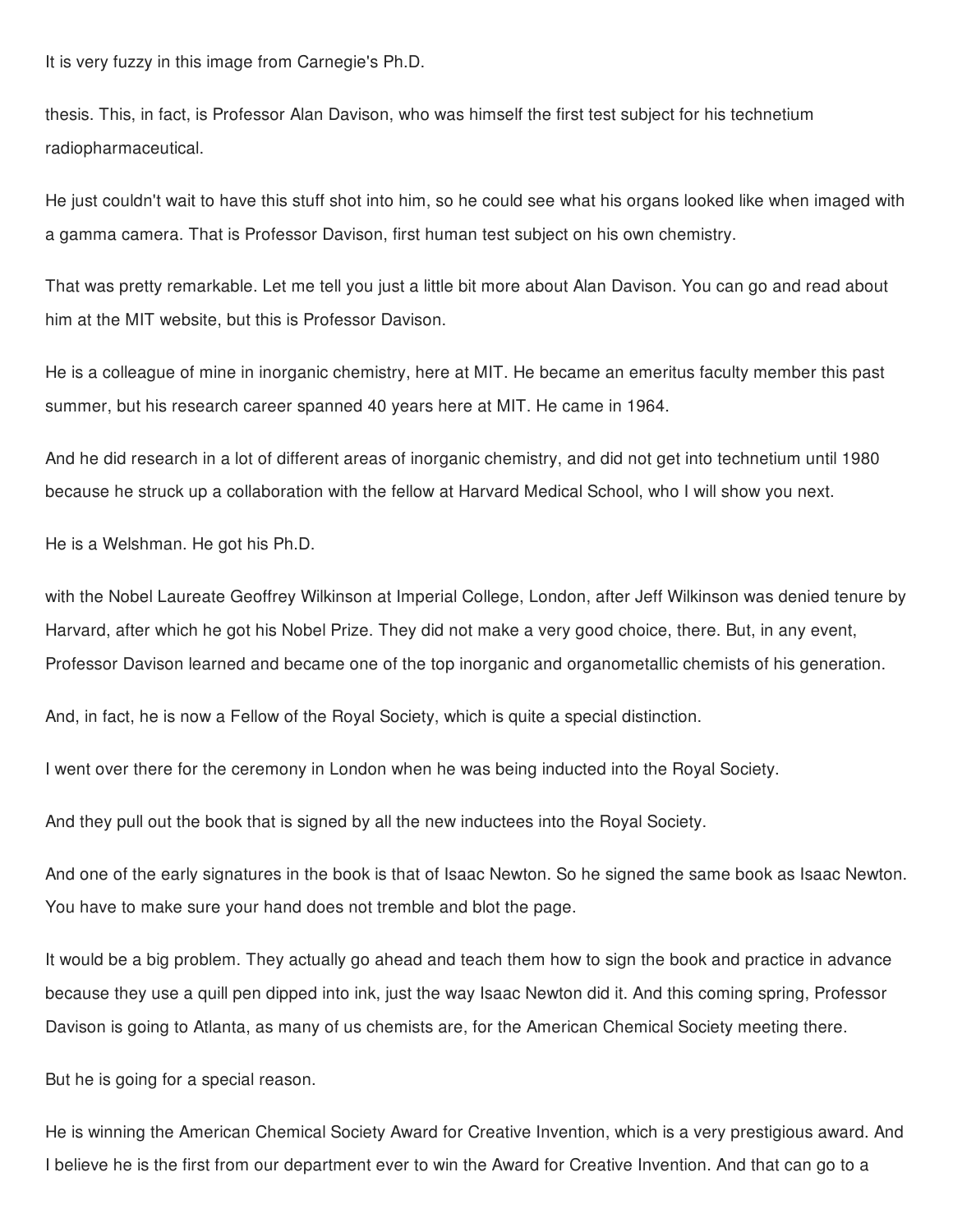person in any area of chemistry, in fact.

That is a really nice thing. And Professor Davison was a great mentor of both undergraduate and graduate students here at MIT over the years.

And next let me show you that it takes not one Welshman, but two, to make a drug. And here is the other one, Alan Jones, a very good personal friend of Alan Davison.

He and Alan got together in the early `80s to see if they might not be able to bring inorganic chemistry and coordination chemistry to nuclear medicine in order to develop a diagnostic imaging agent. They got together, and their research was extremely successful.

And they have done research in other areas, too, together over the years. And their students go back and forth between the labs here and Building 6 at MIT and over at Harvard Medical School to do the different kinds of studies that they do. It turns out that his chemistry, making these six-coordinate complexes of technetium-1, has led to the development of Cardiolite. This now is called Sestamibi.

That is an abbreviation for this compound that has six of these isocyanide ligands on technetium.

When you see Sestamibi, you will know what molecule that is. It is the one that actually became commercial and was approved by the FDA in after extensive critical trials. I will show you the structure in a moment, but it is a variation on the t-butyl, where one of the methyl groups is replaced with a methoxy group. It is a methyl-ether species.

And Cardiolite was originally manufactured and brought into being by DuPont Merck. And they sold it later to Bristol-Meyers Squibb. And so you will see that Bristol-Meyers Squibb has a section devoted to medical imaging. And this drug that was the brainchild of Davison and Jones is currently the most widely used diagnostic imaging agent for looking at myocardial perfusion. It is used in heart imaging tests all around the world, every day, so it is a very important molecule contributing to the health and welfare of people all over the world. And what you will see is there are here descriptions of the stress tests that people take.

Let's see. Cardiolite imaging guide.

You have education programs. Let's just check out the imaging guide for a moment. These companies have pretty good graphics on their websites. And remember the doughnut I was showing you, there it is right here.

There are different ways to look at the heart using Cardiolite to see if the blood is perfusing the heart properly.

That might be the short axis. You can view the scan images.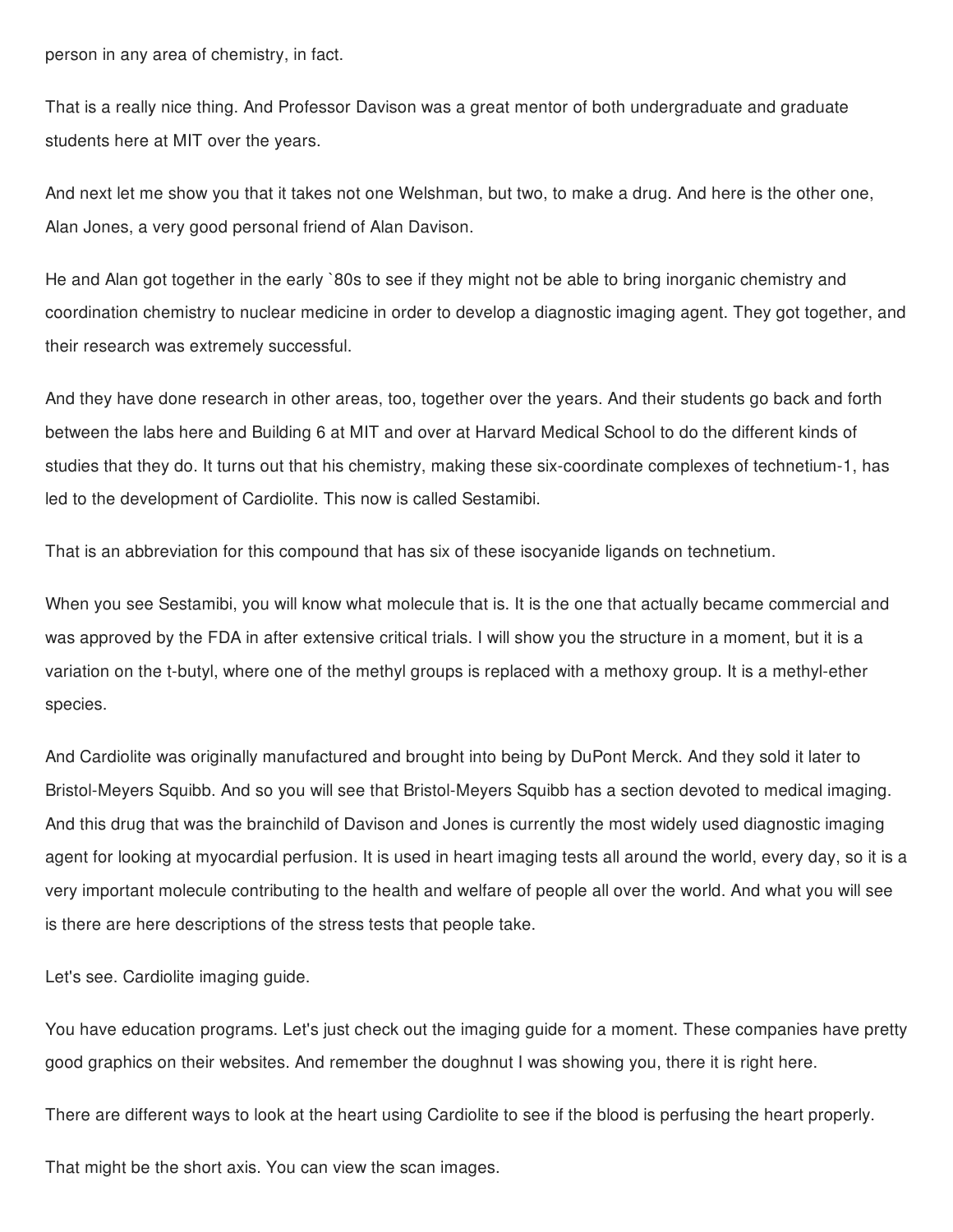This is how a normal healthy heart will differ when it has been stressed after exercise or at rest.

That is why they call these stress tests.

You are seeing how the blood is distributed in the heart using the property of the radionuclide technetium-99M.

There is one. That is a different one.

I am not going to spend too much time on this, but I am giving you the link to this website so you can go and look at how people actually use clinically technetium Sestamibi to image the heart. I want to show you just a few other things here, one of which is that, as you may be aware, the same molecule can have different names if it is used for different purposes.

Cardiolite is one of the names given to Sestamibi, but another name given to Sestamibi, here it is, is Miraluma. And Miraluma, it turns out, is really quite useful at detecting breast cancer when breast lesions are not readily visible using mammography or ultrasound.

If you go to this website and look at the information for healthcare professionals, as you all are sitting here, you will be able to see breast tumors that are detected very nicely using Sestamibi that were missed using ultrasound or mammography. And you might like this.

If you try to go into that information, you're first confronted with a test. And you have to pass the test and know that the risk of breast cancer increases with age.

If you get that right, then you can go on and actually look at the images that are made using this drug.

Now, I also give you a link here to the Cardiolite story that is a nice article written in the MIT Undergraduate Research Journal about Professors Davison and Jones, their students, and the creation of this clinical tool. You can go there and read that.

And it has some more information.

And then, finally, I do give you a link to Sestamibi. You will probably be appalled at the way this website draws the isocyanide complex of technetium. We know very well that that is a linear bond angle at those carbon atoms, not bent like that, so that is not a very good representation in terms of structural fidelity.

But if you want to know which isocyanide is used in vivo for imaging organs, it is this one with the methoxy group, instead of one of the methyl groups of the t-butyl group. It is very similar to the original one that Mike Abrams made first back in 1983 because they already had t-butyl isocyanide around from other things. It is a really